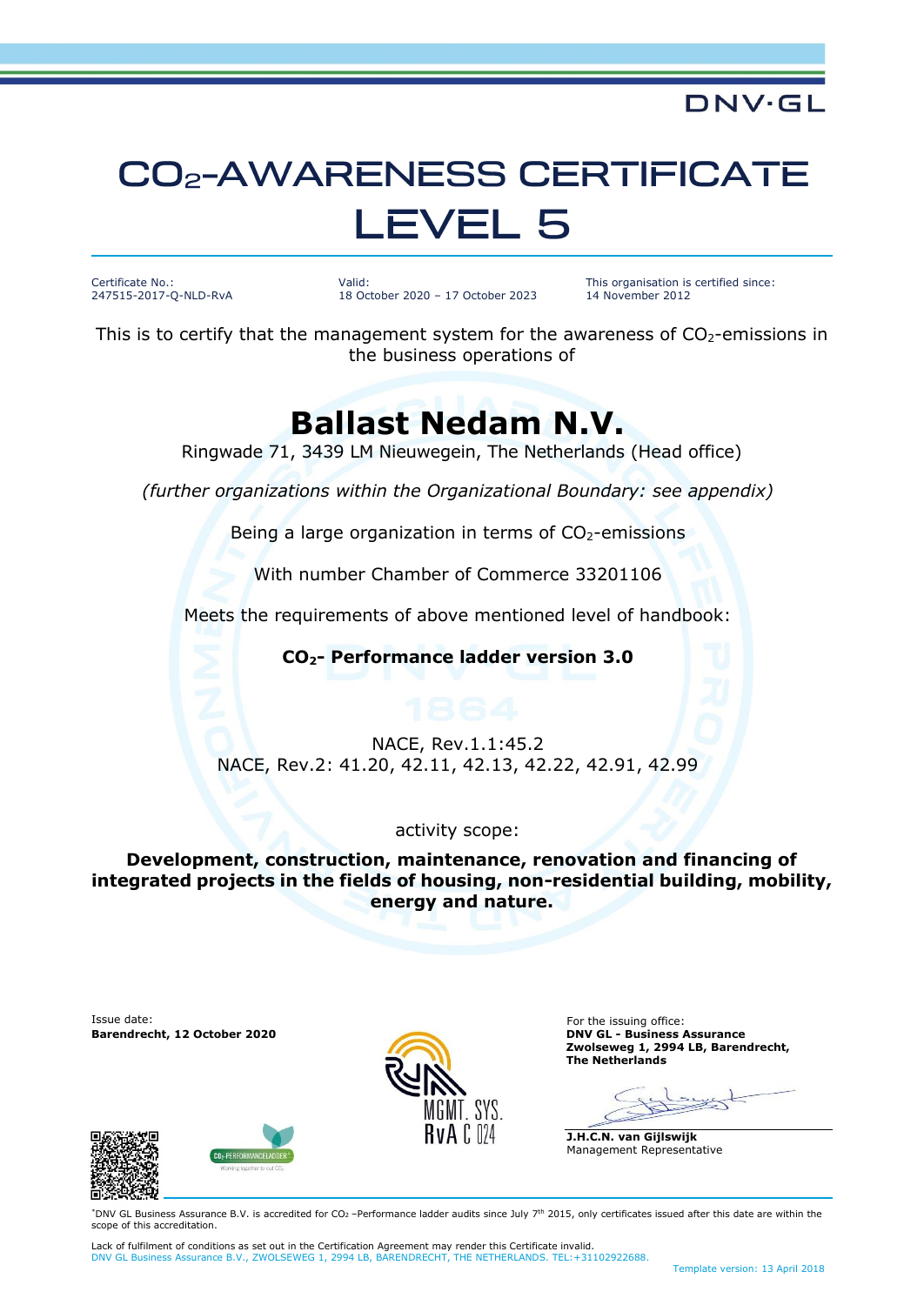#### **DNV·GL**

## Annex 1 to CO<sub>2</sub>-AWARENESS **CERTIFICATE LEVEL 5**

This annex is part of Certificate No.: 247515-2017-Q-NLD-RvA

### **Ballast Nedam N.V.**

The Organizational Boundary includes the following organisations:

| Subsidiary                                       | No. Chamber of | City                      |
|--------------------------------------------------|----------------|---------------------------|
|                                                  | Commerce       |                           |
| <b>Ballast Nedam N.V.</b>                        | 33201106       | Ringwade 71, 3439 LM      |
|                                                  |                | Nieuwegein                |
| Ballast Nedam Beheer B.V.                        | 30181869       | Ringwade 71, 3439 LM      |
| <b>Ballast Nedam Asset Management</b>            |                | Nieuwegein                |
| Ballast Nedam Bouw & Ontwikkeling B.V.           | 33121397       | Ringwade 71, 3439 LM      |
|                                                  |                | Nieuwegein                |
| Ballast Nedam Bouw & Ontwikkeling B.V.           | 33121397       | Fascinatio Boulevard 582, |
| <b>Ballast Nedam West</b>                        |                | 2909 VA Capelle a/d       |
|                                                  |                | <b>IJssel</b>             |
| Ballast Nedam Bouw & Ontwikkeling B.V.           | 33121397       | Limburglaan 24, 5652 AA   |
| <b>Ballast Nedam Zuid</b>                        |                | Eindhoven                 |
| Ballast Nedam Zuid Renovatie en Onderhoud        |                |                           |
| Ballast Nedam Bouw & Ontwikkeling Speciale       | 64843408       | Ringwade 71, 3439 LM      |
| Projecten B.V.                                   |                | Nieuwegein                |
| Ballast Nedam Bouw & Ontwikkeling Holding B.V.   | 30166075       | Ringwade 71, 3439 LM      |
|                                                  |                | Nieuwegein                |
| Ballast Nedam Bouw & Ontwikkeling Holding        | 64820483       | Ringwade 71, 3439 LM      |
| Nederland B.V.                                   |                | Nieuwegein                |
| Ballast Nedam Bouw & Ontwikkeling Speciale       | 64820475       | Ringwade 71, 3439 LM      |
| Projecten Holding B.V.                           |                | Nieuwegein                |
| Ballast Nedam Bouw & Ontwikkeling Corporate B.V. | 64813894       | Ringwade 71, 3439 LM      |
|                                                  |                | Nieuwegein                |
| Ballast Nedam Development Holding B.V.           | 70031258       | Ringwade 71, 3439 LM      |
|                                                  |                | Nieuwegein                |
| Ballast Nedam Ontwikkelingsmaatschappij B.V.     | 24237504       | Ringwade 71, 3439 LM      |
|                                                  |                | Nieuwegein                |
| Heddes Bouw & Ontwikkeling B.V.                  | 30205031       | Keern 31, 1624 NB Hoorn   |
|                                                  |                | (NH)                      |
| LAUDY Bouw & Ontwikkeling B.V.                   | 14034915       | Irenelaan 8, 6133 BG      |
| Laudy Bouwservice                                |                | Sittard                   |
| <b>LAUDY Bouwservice</b>                         | 14034915       | Gasthuisstraat 12a, 6136  |
|                                                  |                | <b>KS Sittard</b>         |

2 of 3